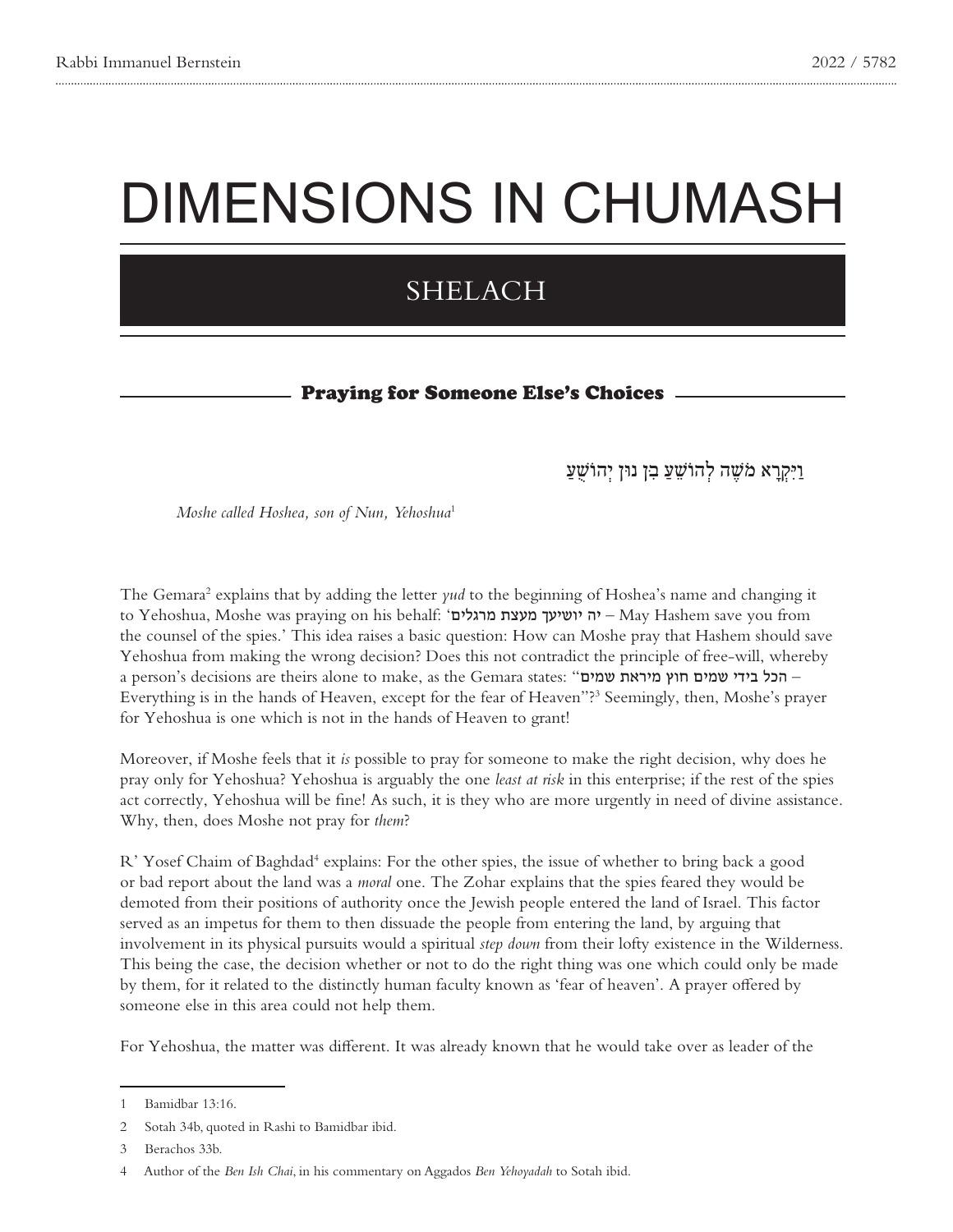Jewish people when they entered the land of Israel.<sup>5</sup> As such, Yehoshua was in danger of falling in league with the spies' arguments *out of fear of heaven*! The worry was that his humility might make him doubt his resistance to the words of his peers, and he may come to be swayed by them. For Yehoshua, the antidote was not a boost in moral fiber, which he had in abundance, but *added insight* to allow him to see through the specious nature of the spies' claims. Added insight is something that is in the hands of heaven, and thus Moshe was able to pray for Yehoshua, even though that insight would directly affect Yehoshua's decisions.

In this regard, R' Tzaddok Hakohen of Lublin<sup>6</sup> reveals a fascinating further dimension within the adding of the letter yud to the beginning of Yehoshua's name. As we know, although the spies' argument against entering the land may have sounded correct, in fact, the exact opposite is true; for entering into the more earthly sphere of the Land of Israel was in order to attain a higher spiritual level, namely, that of bringing the spirituality of the Torah and mitzvos into day-to-day living and sanctifying their earthly existence.

The letter heh is actually a word in Hebrew; it means 'here it is'.<sup>7</sup> The letter yud, by contrast, refers to the future, as we see that a word in the future tense begins with the letter *yud*. Initially, Hoshea's name began with a *heh*, which left him inclined to relate to a situation the way it appears in front of him now. This would leave him prone to agreeing with the argument of the spies that it is not a good idea to enter the land, for at face value they are right. By having the letter *yud* added to the beginning of his name, Yehoshua received the capacity to judge a situation in terms of what could come from it. This helped him stay firm in his understanding that *ultimately* the idea of moving from the desert to the Land of Israel was a good one.

<sup>5</sup> See Rashi to Bamidbar 11:28 quoting Sanhedrin 17a.

<sup>6</sup> Likutei Ma'amarim sec. 44

<sup>7</sup> See Bereishis 47:23.